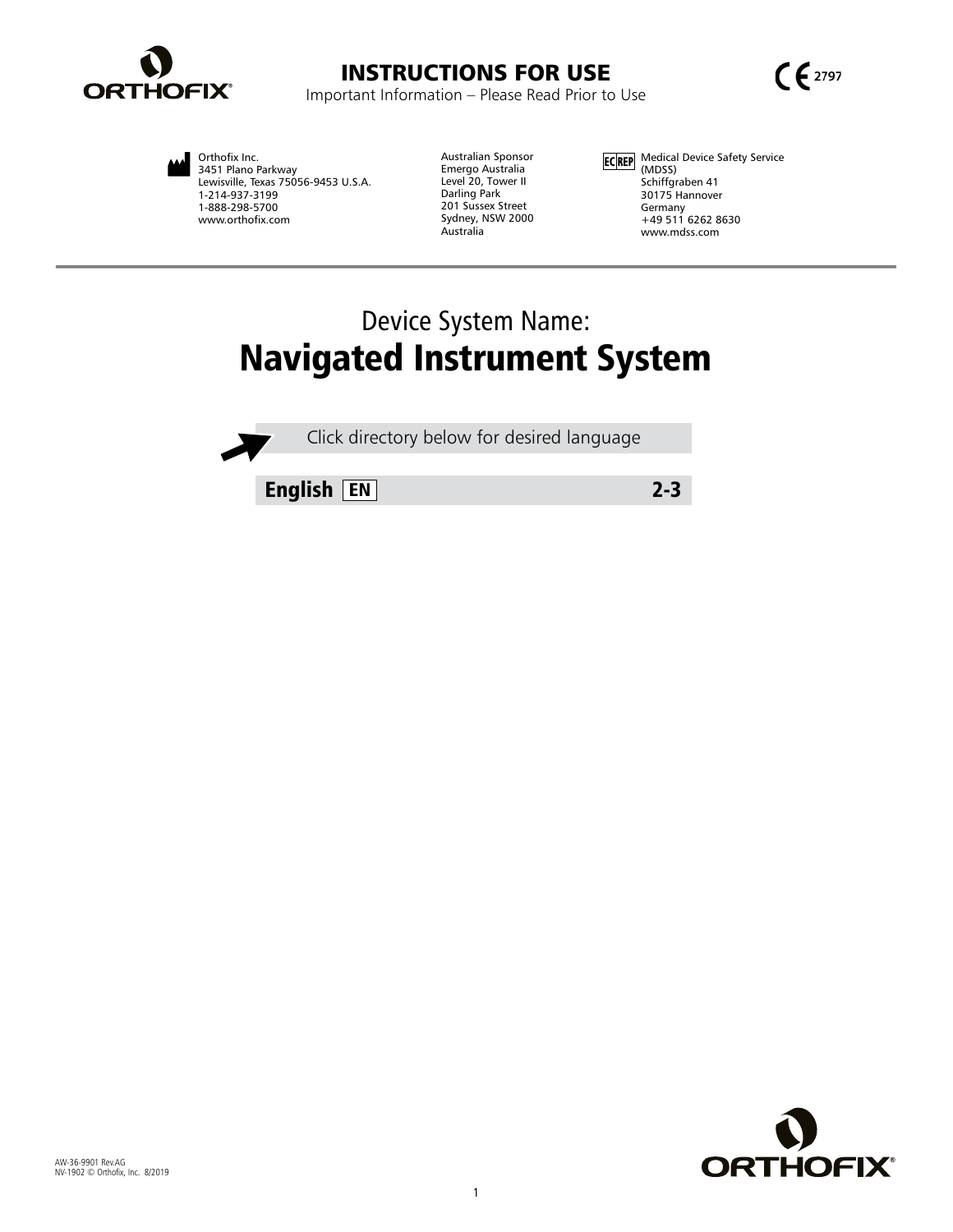





Orthofix Inc. 3451 Plano Parkway Lewisville, Texas 75056-9453 U.S.A. 1-214-937-3199 1-888-298-5700 www.orthofix.com

Australian Sponsor Emergo Australia Level 20, Tower II Darling Park 201 Sussex Street Sydney, NSW 2000 Australia

ECREP Medical Device Safety Service (MDSS) Schiffgraben 41 30175 Hannover Germany +49 511 6262 8630 www.mdss.com

## English EN

## **Device System Name:** Navigated Instrument System

#### Description:

The Navigated Instrument System is comprised of two sets of manual surgical instruments for use with the Brainlab VectorVision™ System by BrainLab AG Inc. "Brainlab" (denoted with BL) and the StealthStation® Navigation System by Medtronic Navigation, Inc. "Medtronic Navigation" (denoted with MDT) to assist surgeons in precisely locating anatomical structures in<br>either open, minimally invasive, or percutaneous procedures for preparation and placement of<br>pedicle screw system implants. T Use of these navigation systems provides the surgeon access to real-time, multi-plane 3D images (and 2D images) providing confirmation of hardware placement. Use of the Navigated Instrument System is limited to Taps ranging in sizes of 4.5mm to 8.5mm and bone screws ranging from 4.5mm to 8.5mm with lengths ranging from 25mm to 55mm.

The Navigated Instrument System Medtronic Navigation and Brainlab compatible instruments are comprised of Bone Awls, Bone Taps, Bone Probes and a variety of Screw Drivers.

The Navigated Instrument System instruments were tested for compatibility utilizing the<br>Medtronic Navigation StealthStation S7 Orange, Violet, and Gray Navlock Tracker (Part Numbers<br>9734683, 9733482, 9734590 and 9732353), Number 9734279) and the Navlock Reference Frame (Part Number 9732353) while utilizing the Navigated CD Horizon Solera Operative Technique with control number PMD016466-1.0 31441.

#### Indications for Use:

The Navigated Instrument System is indicated for use during the preparation and placement of Orthofix screws during spinal surgery to assist the surgeon in precisely locating anatomical structures in either open or minimally invasive procedures. The Navigated Instrument System reusable instruments are specifically designed for use with the Brainlab VectorVision system and the Medtronic Navigation StealthStation System which are indicated for any medical condition in which the use of stereotactic surgery may be appropriate and where reference to a rigid anatomical structure such as a skull, a long bone, or vertebra can be identified relative to a CT or MR based model, fluoroscopy images, or digitized landmarks for the anatomy.

Use of the Navigated Instrument System is limited to use only with the Firebird® Spinal Fixation Systems.

#### Contraindications:

The Navigated Instrument System, as with other orthopedic implants, is contraindicated for use in patients with:

- 1. Morbid obesity<br>2. Mental Illness
- 2. Mental Illness<br>3. Alcoholism or
- 3. Alcoholism or drug abuse<br>4. Pregnancy
- Pregnancy
- 5. Metal sensitivity/allergies 6. Severe osteopenia
- 7. Patients unwilling or unable to follow post-operative care instructions<br>8. Contraindications under the Firebird Spinal Fixation System / Phoenix®
- 8. Contraindications under the Firebird Spinal Fixation System / Phoenix® MIS Spinal Fixation System, Medtronic Navigation StealthStation and BrainLab VectorVision Systems are all applicable to the use of the Navigated Instrument System.
- 9. Any circumstances not listed under the heading indications.

**Potential Adverse Events:**<br>Potential adverse events include, but are not limited to:

- 1. Inability to use pedicle screw fixation due to anatomic limitations (pedicle dimensions, distorted anatomy).
- 2. Pedicle screw malpositioning, with or without neurological or vascular injury. 3. Proximal or distal junctional kyphosis.
- 
- 4. Pancreatitis.<br>5. Device comp
- 5. Device component fracture.<br>6. Fracture of the vertebra.
- 6. Fracture of the vertebra.<br>7. Neurological injury.
- 7. Neurological injury. Vascular or visceral injury.
- 9. Foreign body (allergic) reaction to instruments, debris and corrosion products, including metallosis, straining, tumor formation, and/or auto-immune disease.
- 10. Infection.<br>11. Pain, disc Pain, discomfort, or abnormal sensations due to the presence of the device.
- 12. Hemorrhage.
- 13. Death.

Note: As with any major surgical procedure, there are risks involved in orthopedic surgery. Infrequent operative and postoperative complications known to occur are: early or late infection, which may result in the need for additional surgeries, damage to blood vessels, spinal cord<br>or peripheral nerves, pulmonary emboli, loss of sensory and/or motor function, impotence,<br>permanent pain and/or deformity. Rarely,

#### Warnings and Precautions:

- 1. The use of pedicle screw fixation in the pediatric population may present additional risks when patients are of smaller stature and skeletally immature. Pediatric patients may have<br>smaller spinal structures (pedicle diameter or length) that may preclude the use of pedicle<br>screws or increase the risk of pedicle s injury. Patients who are not skeletally mature undergoing spinal fusion procedures may have reduced longitudinal spinal growth or may be at risk for rotational spinal deformities (the "crankshaft phenomenon") due to continued differential growth of the anterior spine.
- 2. The implantation of pedicle screw spinal systems in pediatric patients should be<br>performed only by experienced spinal surgeons with specific training in the use of this<br>pedicle screw spinal system in pediatric patients procedure presenting a risk of serious injury to the patient.
- Preoperative and operative procedures, including knowledge of surgical techniques, good reduction and proper selection and placement of the implants are important considerations in the successful utilization of the system in pediatric patients.
- 4. The selection of the proper size, shape and design of the implant for each patient is crucial to the safe use of the device in pediatric patients.
- The safety and effectiveness of pedicle screw systems have been established only for spinal conditions with significant mechanical instability or deformity requiring fusion with instrumentation. These conditions are: significant mechanical instability or deformity of the thoracic, lumbar, and sacral spine secondary to severe spondylolisthesis (grades 3 and 4) of the L5-S1 vertebra, degenerative spondylolisthesis with objective evidence of neurological impairment, fracture, dislocation, scoliosis, kyphosis, spinal tumor, and failed previous fusion (pseudoarthrosis). The safety and effectiveness of these devices for any other condition are unknown.
- The benefit of spinal fusion utilizing any pedicle screw fixation system has not been adequately established in patients with stable spines.
- 7. The implantation of pedicle screw spinal systems should be performed only by experienced spinal surgeons with specific training in the use of the pedicle screw spinal system because they are technically demanding procedures presenting a risk of serious injury to the patient.
- The safety, efficacy and performance of the system have been established for conditions in which the system is used as intended and when used as identified in the Indications for Use. Performance of the system has not been evaluated for use that is contrary to the Intended Use, Indications for Use or for use that in contraindicated. Failure to use the system as indicated could detrimentally affect the performance of its components.
- Orthofix does not warrant Medtronic and Brainlab Navigation Software. It is the sole responsibility of the user to ensure instrument calibration and/or registration.
- 10. The use of the Navigated Instrument System should only be used with the indicated pedicle screw systems.
- 11. Users must complete verification steps as required per the Medtronic Navigation Operative Technique.
- 12. Users must complete the manual calibration steps as required per the Brainlab Operative Technique.
- 13. Users must ensure that surgical accuracy be assessed before the procedure and repeatedly throughout the procedure by positioning the tip of each navigated instrument on an identifiable anatomical landmark and comparing the actual tip location to that displayed<br>by the system. When verifying the accuracy of the Navigated Drivers, the accuracy<br>test must include the Screw (of which diameter and the software) assembled securely onto the driver. The screw tip will be placed on an identifiable anatomical landmark and compared to the tip location as displayed on the screen.
- 14. In the event of a registration failure or suspected inaccuracy, the Navigated Instruments should not be used with the Navigation System and the instruments should be inspected for damage before continuing with the traditional, non-navigated procedure.

#### Cleaning:

Navigated Instrument System instruments are provided clean but not sterile.

All instruments must be thoroughly cleaned after each use.

None of the instruments in the system require disassembly prior to cleaning.